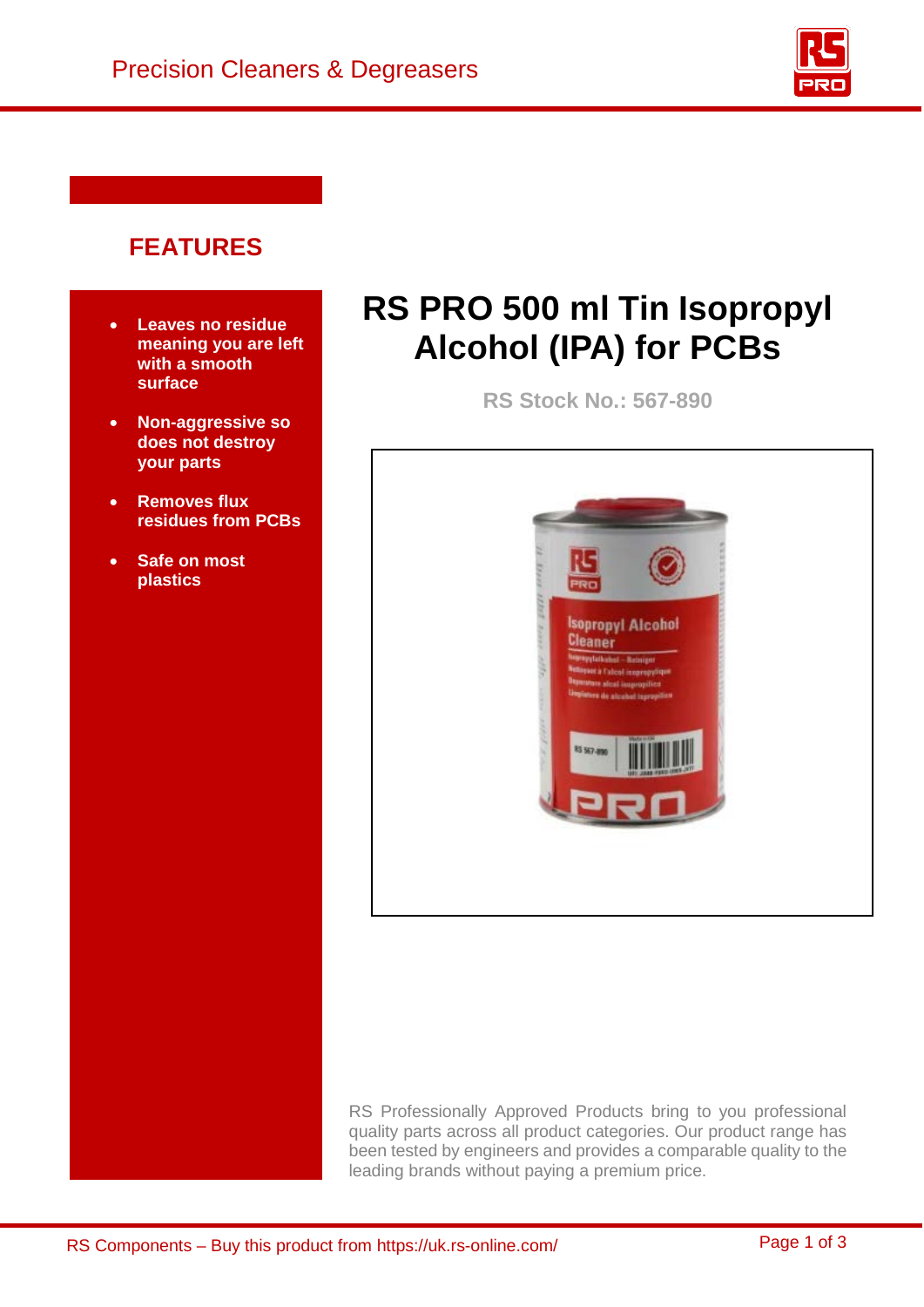

#### **Product Description**

Isopropyl Alcohol (IPA) is a fast drying but flammable liquid used in many industrial processes and pharmaceutical applications for cleaning and degreasing. The RS Pro Isopropyl alcohol cleaner can also be known as rubbing alcohol. It is a highly effective, general use solvent for removing dirt and grease from many different materials.

#### **General Specifications**

| <b>Package Size</b>         | 500ml                                                                                  |
|-----------------------------|----------------------------------------------------------------------------------------|
| Package Type                | Tin                                                                                    |
| <b>Product Category</b>     | <b>IPA Solvent</b>                                                                     |
| Appearance                  | Clear, Colourless Liquid                                                               |
| <b>Miscibility In Water</b> | Complete                                                                               |
| <b>Applications</b>         | cleaning and removing grease, oil, dust or flux from<br>delicate electronic assemblies |

#### **Mechanical Specifications**

| Density At 20°C      | 0.79g/ml         |
|----------------------|------------------|
| Purity               | $ 99.7\% $       |
| <b>Water Content</b> | $10.15%$ max     |
| Flammability         | <b>Flammable</b> |

| <b>Boiling Point</b> | ററാറ<br>∵ ےت |
|----------------------|--------------|
| <b>Flash Point</b>   | nor<br>∼     |